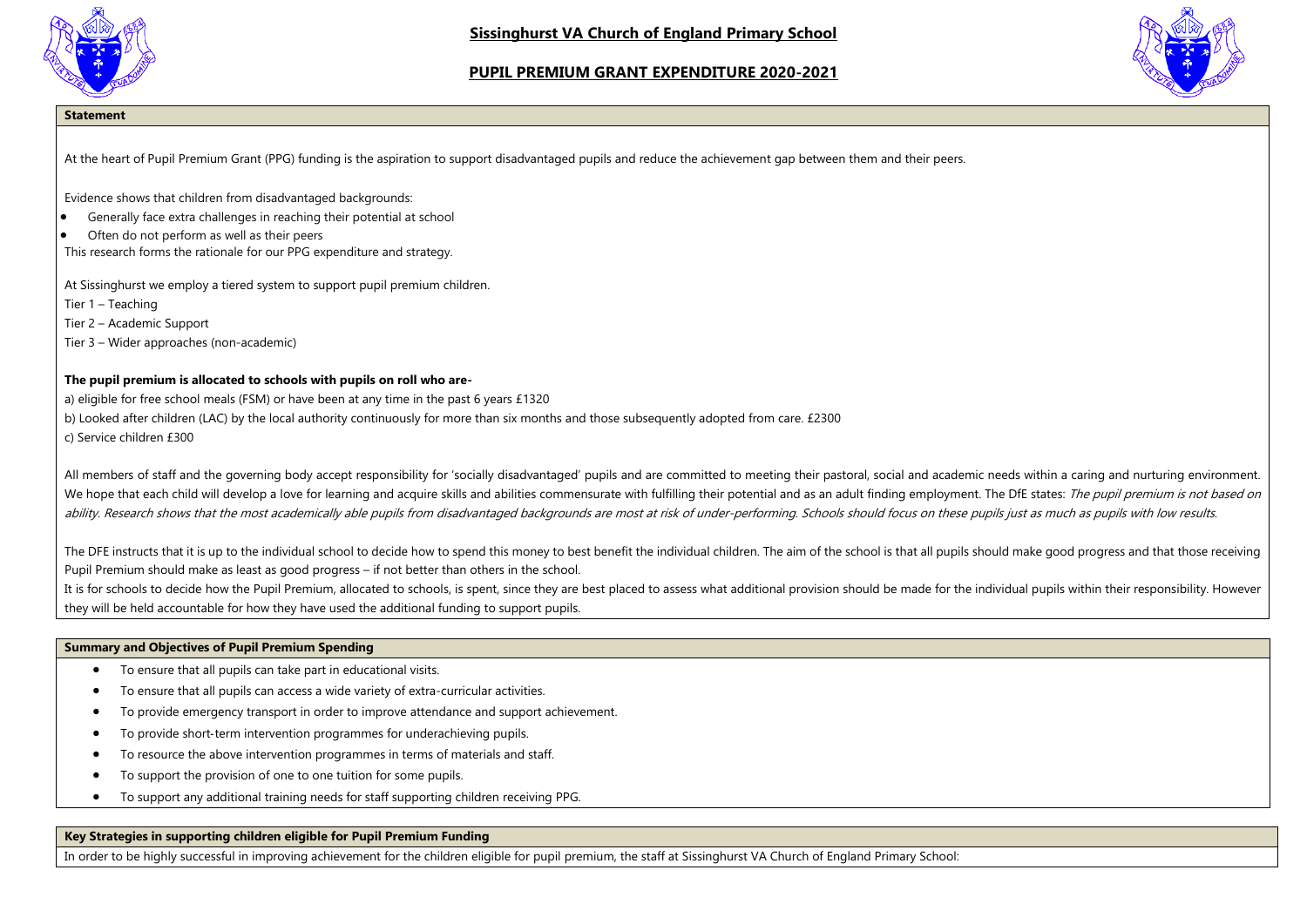- Carefully ring fence the funding so that it is always spent on the targeted group of pupils.
- Never confuse eligibility for the Pupil Premium with low ability, and focus on supporting our disadvantaged pupils to achieve the highest levels.
- Thoroughly analyse which pupils are underachieving, particularly in English and Mathematics, and identify barriers to learning.
- Draw on research evidence (such as the Sutton Trust Toolkit) and evidence from our own and others' experiences to allocate the funding to the activities that were most likely to have significant impact on improving achievement.
- Are very clear about the importance of ensuring that all day-to-day teaching meets the needs of each learner. Quality First Teaching is paramount.
- Use achievement data frequently to check whether interventions or strategies are working and make adjustments accordingly.
- Make sure that support staff, particularly teaching assistants, are highly trained and understand their role in helping pupils to achieve.
- Systematically focus on giving pupils clear, useful feedback about their work, and ways that they could improve it.
- Ensure that the Senior Leadership Team has a clear overview of how the funding is being allocated and the difference it is making to the outcomes for pupils.
- Ensure that class and subject teachers know which pupils are eligible for the Pupil Premium so that they can take responsibility for accelerating their progress. This also applies to teaching assistants.
- Have a clear statement of how the Pupil Premium Grant is spent, agreed by governors and publicised on our website.
- Provide well-targeted support to improve attendance and behaviour.
- Have a clear and robust appraisal system for all staff, and include discussions about pupils eligible for the Pupil Premium in appraisal and pupil progress meetings (PPM).
- Are able, through careful monitoring and evaluation, to demonstrate the impact of each aspect of their spending on the outcomes for pupils.
- We ensure that the children know exactly what they need to do to improve ie their targets.
- Targeted support, tailored individual support is provided across the curriculum and arrangements are made for resources to be available for each pupil as needed.
- We ensure a full range of educational experiences is provided and support is given so that all pupils have full access to broad educational experiences, such as residential courses and competing in sporting events
- The most able students are identified individually on the Pupil Premium Register, with the expectation that challenging targets will be set.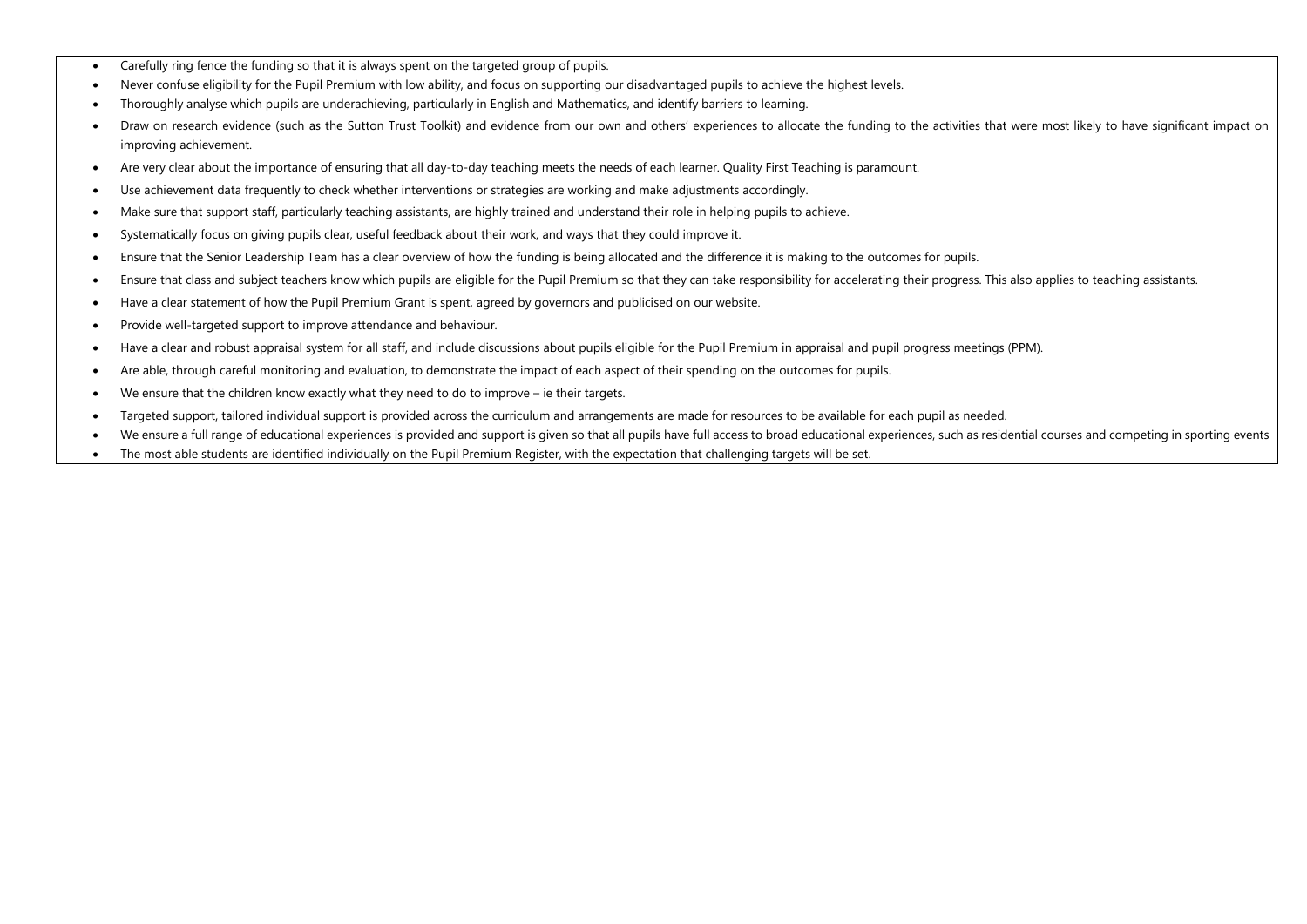| <b>1. SUMMARY INFORMATION</b>                                   |                                                                                             |                  |                       |                         |                |  |  |  |
|-----------------------------------------------------------------|---------------------------------------------------------------------------------------------|------------------|-----------------------|-------------------------|----------------|--|--|--|
| <b>SCHOOL: Sissinghurst VA Church of England Primary School</b> |                                                                                             |                  |                       |                         |                |  |  |  |
| <b>Academic Year</b>                                            | 2020-21<br><b>Total PP Budget</b><br>£1345 per child<br>January 2021<br>Date of most recent |                  |                       |                         |                |  |  |  |
|                                                                 |                                                                                             |                  |                       | review of this strategy |                |  |  |  |
|                                                                 |                                                                                             |                  | £29,590 total         |                         |                |  |  |  |
| <b>Total No. of Pupils</b>                                      | 163                                                                                         | Number of pupils |                       | Date of next internal   | April 2021     |  |  |  |
|                                                                 |                                                                                             | eligible for PP  | 13.5% of total pupils | review                  | September 2021 |  |  |  |

| 2. CHANGES IN THIS ACADEMIC YEAR with relevant financial implications |                       |  |  |  |  |
|-----------------------------------------------------------------------|-----------------------|--|--|--|--|
| New role created – Family Liaison Officer                             | £1000 per annum spend |  |  |  |  |
| DHT addition to job description – Pupil Premium Co-ordinator          | n/a                   |  |  |  |  |
| Increase in number of PP children from 19 - 22                        | £4035                 |  |  |  |  |

**3. BARRIERS TO FUTURE ATTAINMENT (FOR PUPILS ELIGIBLE FOR PP) A. Pupils' overall attainment and progress is lower than peers due to lack of engagement during national lockdown March – June 2020 B. Pupils' self-concept and resilience is low – making progress in learning slower C. Pupils' support from Parent/Carer to engage in remote learning is minimal D. Pupils' access to adequate resources to engage in remote learning is limited E. A higher proportion of pupils whom receive PP are more frequently absent compared to the whole school population. F. Less likely to take up extra-curricular opportunities/clubs due to financial barriers and perceived lack of importance.**

|                 | 4. Outcomes                                   |                                                                                                          |                                                      |
|-----------------|-----------------------------------------------|----------------------------------------------------------------------------------------------------------|------------------------------------------------------|
| <b>Barriers</b> |                                               | Strategies and how they will be measured                                                                 | <b>Desired outcomes</b>                              |
| A.              | A. Pupils' overall attainment and progress is | National Tutoring programme                                                                              | Progress for all PP children is good or better (as   |
|                 | lower than peers due to lack of               | In house                                                                                                 | shown in Progress ladder through INSIGHT)            |
|                 | engagement during national lockdown           | External                                                                                                 |                                                      |
|                 | March - June 2020                             | Daily intervention sessions from 8.30am with Teacher to target children who do not receive support at    | PP children who are not attaining as forecast from   |
|                 |                                               | home. With a focus on early reading/phonics and spelling/number skills.                                  | EYFS or KS1 data make accelerated progress and are   |
|                 |                                               | Interventions planned Termly and tracked on class provision maps.                                        | meeting their expected level of attainment.          |
|                 |                                               | Every PP child to appear on the class provision map to receive additional intervention tailored to their |                                                      |
|                 |                                               | need.                                                                                                    |                                                      |
|                 |                                               | Google classrooms bought, installed, staff training given and support available using DFE subsidy.       |                                                      |
| <b>B.</b>       | B. Pupils' self-concept and resilience is low | Counselling                                                                                              | PP pupils and their teachers report increased levels |
|                 | - making progress in learning slower          | Play therapy                                                                                             | of engagement and wellbeing.                         |
|                 |                                               | <b>Young Carers</b>                                                                                      |                                                      |
|                 |                                               | Family support from FLO                                                                                  |                                                      |
|                 |                                               | In school support from FLO with targeted pastoral interventions                                          |                                                      |
|                 |                                               | Whole school work on Zones of Regulation                                                                 |                                                      |
|                 |                                               | New Welfare team established (HT/DHT/FLO/SENCO) and welfare referral system.                             |                                                      |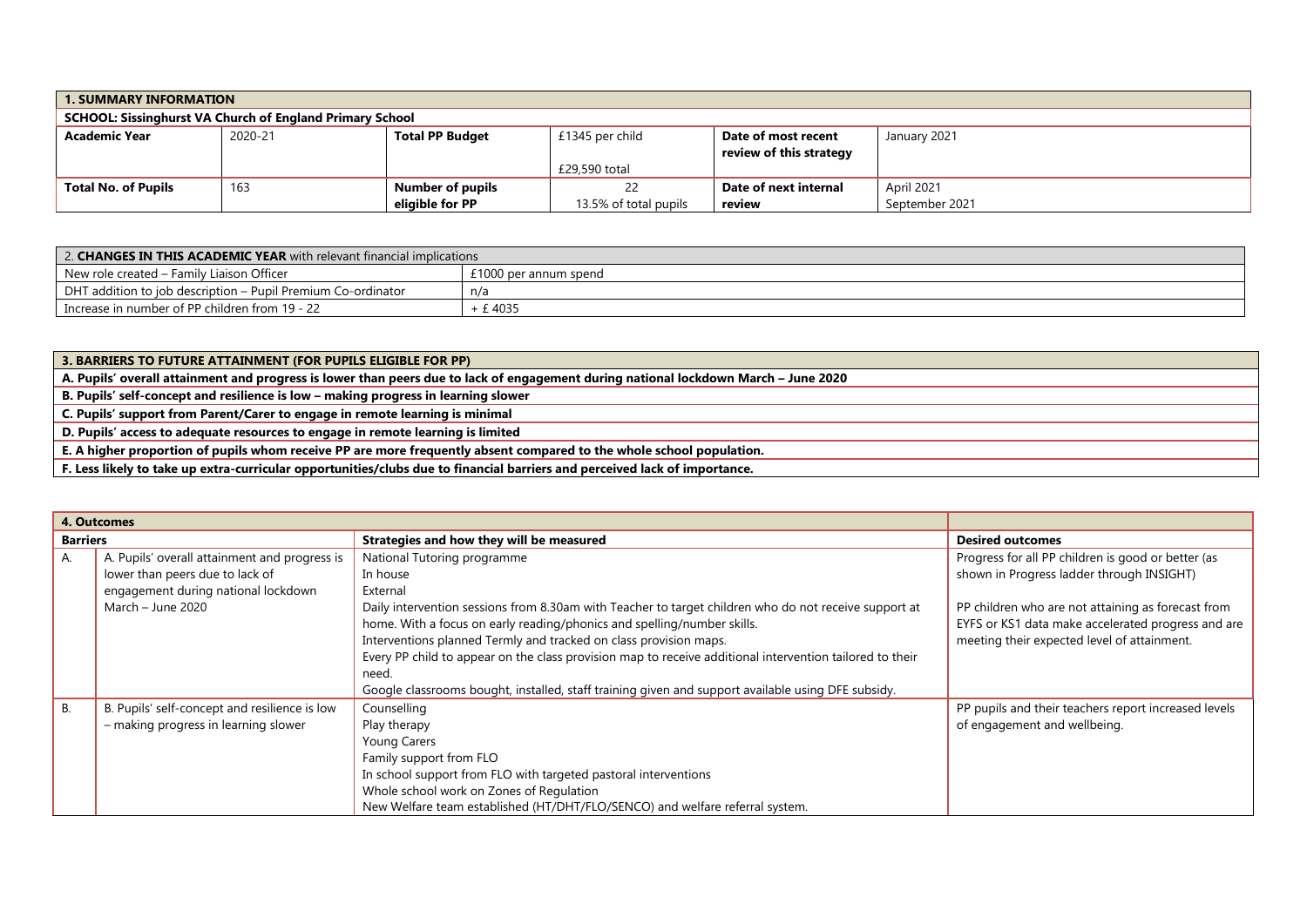|    | C. Pupils' support from Parent/Carer to<br>engage in remote learning and home<br>learning is minimal                             | Daily intervention sessions from 8.30am with Teacher to target children who do not receive support at<br>home. With a focus on early reading/phonics and spelling/number skills.                                                                                                                                                              | PP pupils receive small group targeted support to<br>consolidate learning and enable children to engage<br>fully in class learning. |
|----|----------------------------------------------------------------------------------------------------------------------------------|-----------------------------------------------------------------------------------------------------------------------------------------------------------------------------------------------------------------------------------------------------------------------------------------------------------------------------------------------|-------------------------------------------------------------------------------------------------------------------------------------|
| D. | D. Pupils' access to adequate resources to<br>engage in remote learning is limited                                               | All PP families will be contacted and offered:<br>Onsite provision<br>Laptop/tablet<br>Free wifi access (provided through BT)<br>Support to set up and use Google Classroom and other online platforms (Receptionist Miss Harrison)<br>Workbooks purchased and sent to families who are not willing to engage using devices.                  | All PP pupils engage in learning during periods of<br>national lockdown.                                                            |
|    | E. A higher proportion of pupils whom<br>receive PP are more frequently absent<br>compared to the whole school population.       | Attendance procedures updated and weekly reviews held with HT and DHT<br>Fortnightly calls to families whose attendance drops below 95%<br>Class rewards system linked to whole class attendance, incentivise individuals to attend.<br>FLO to work closely with identified families to improve attendance and identify any further barriers. | All PP pupils attendance is above the national target<br>of 96%                                                                     |
|    | F. Less likely to take up extra-curricular<br>opportunities/clubs due to financial barriers<br>and perceived lack of importance. | Financial subsidy available for all PP children to attend 1 extracurricular club per week and 1 music lesson.<br>New clubs and music lessons communicated directly to PP families first.                                                                                                                                                      | All PP pupils take part in 1 extra-curricular club OR a<br>weekly music lesson.                                                     |

| <b>5. PLANNED EXPENDITURE</b> |                                    |                                                      |                                       |                                |                   |                                |  |  |  |
|-------------------------------|------------------------------------|------------------------------------------------------|---------------------------------------|--------------------------------|-------------------|--------------------------------|--|--|--|
|                               | 2020/21<br><b>Academic Year:</b>   |                                                      |                                       |                                |                   |                                |  |  |  |
|                               | Tier 1                             |                                                      |                                       |                                |                   |                                |  |  |  |
|                               | <b>Quality of teaching for all</b> |                                                      |                                       |                                |                   |                                |  |  |  |
| <b>Barrier</b>                |                                    | <b>Chosen Action/Approach</b>                        | What is the evidence and              | How will you ensure it is      | <b>Staff Lead</b> | When will you review           |  |  |  |
|                               |                                    |                                                      | rationale for this choice?            | implemented well?              |                   | implementation?                |  |  |  |
| А.                            | Pupils' overall attainment         | National Tutoring programme                          | In house tutor programme created      | Tutor group drop-ins           | AC                | Review tutoring at end of 12   |  |  |  |
|                               | and progress is lower than         | In house                                             | by DHT as a bespoke programme         | Planning scrutiny              | AW                | week blocks.                   |  |  |  |
|                               | peers due to lack of               | Daily intervention sessions from 8.30am with         | tailored to the needs of individual   |                                |                   |                                |  |  |  |
|                               | engagement during national         | Teacher to target children who do not receive        | children. Teachers delivering         |                                |                   | Termly review of interventions |  |  |  |
|                               | lockdown March - June 2020         | support at home. With a focus on early               | tutoring have established             |                                |                   | at PPMs                        |  |  |  |
|                               |                                    | reading/phonics and spelling/number skills.          | relationship with the children        |                                |                   |                                |  |  |  |
|                               |                                    | Interventions planned Termly and tracked on class    | which will result in a more rapid     |                                |                   |                                |  |  |  |
|                               |                                    | provision maps.                                      | settling period.                      |                                |                   |                                |  |  |  |
|                               |                                    | Every PP child to appear on the class provision map  | PP children being named on class      | Provision map monitoring every |                   | During lockdown weekly         |  |  |  |
|                               |                                    | to receive additional intervention tailored to their | provision maps raise the profile of   | long term.                     |                   | review of engagement on        |  |  |  |
|                               |                                    | need.                                                | the needs of the child, and alert     |                                |                   | Google Classrooms              |  |  |  |
|                               |                                    | Google classrooms bought, installed, staff training  | them to teachers and teaching         |                                |                   |                                |  |  |  |
|                               |                                    | given and support available using DFE subsidy.       | assistants.                           |                                |                   |                                |  |  |  |
| В.                            | Pupils' self-concept and           | ELSA training for FLO and 1 x TA(Ks1)                | Training for an existing member of    | Whole staff INSET training on  | AW                | Termly review of interventions |  |  |  |
|                               | resilience is low - making         | Counselling                                          | staff to develop skills to use across | Zones of Regulation            |                   | at PPMs                        |  |  |  |
|                               | progress in learning slower        | Playtherapy                                          | the school is a good use of           |                                |                   |                                |  |  |  |
|                               |                                    | Young Carers                                         | resources.                            | FLO to mentor new ELSA TA      |                   | Welfare meetings to review     |  |  |  |
|                               |                                    | Family support from FLO                              | Pastoral interventions support        |                                |                   | families and actions every     |  |  |  |
|                               |                                    | In school support from FLO with targeted pastoral    | wellbeing and can target specific     | SENCo drop in sessions for     |                   | fortnight during lockdown      |  |  |  |
|                               |                                    | interventions                                        | areas and needs in parallel with      | pastoral interventions         |                   | (normally termly)              |  |  |  |
|                               |                                    | Whole school work on Zones of Regulation             | whole school work.                    |                                |                   |                                |  |  |  |
|                               |                                    | New Welfare team established                         |                                       |                                |                   |                                |  |  |  |
|                               |                                    | (HT/DHT/FLO/SENCO) and welfare referral system.      |                                       |                                |                   |                                |  |  |  |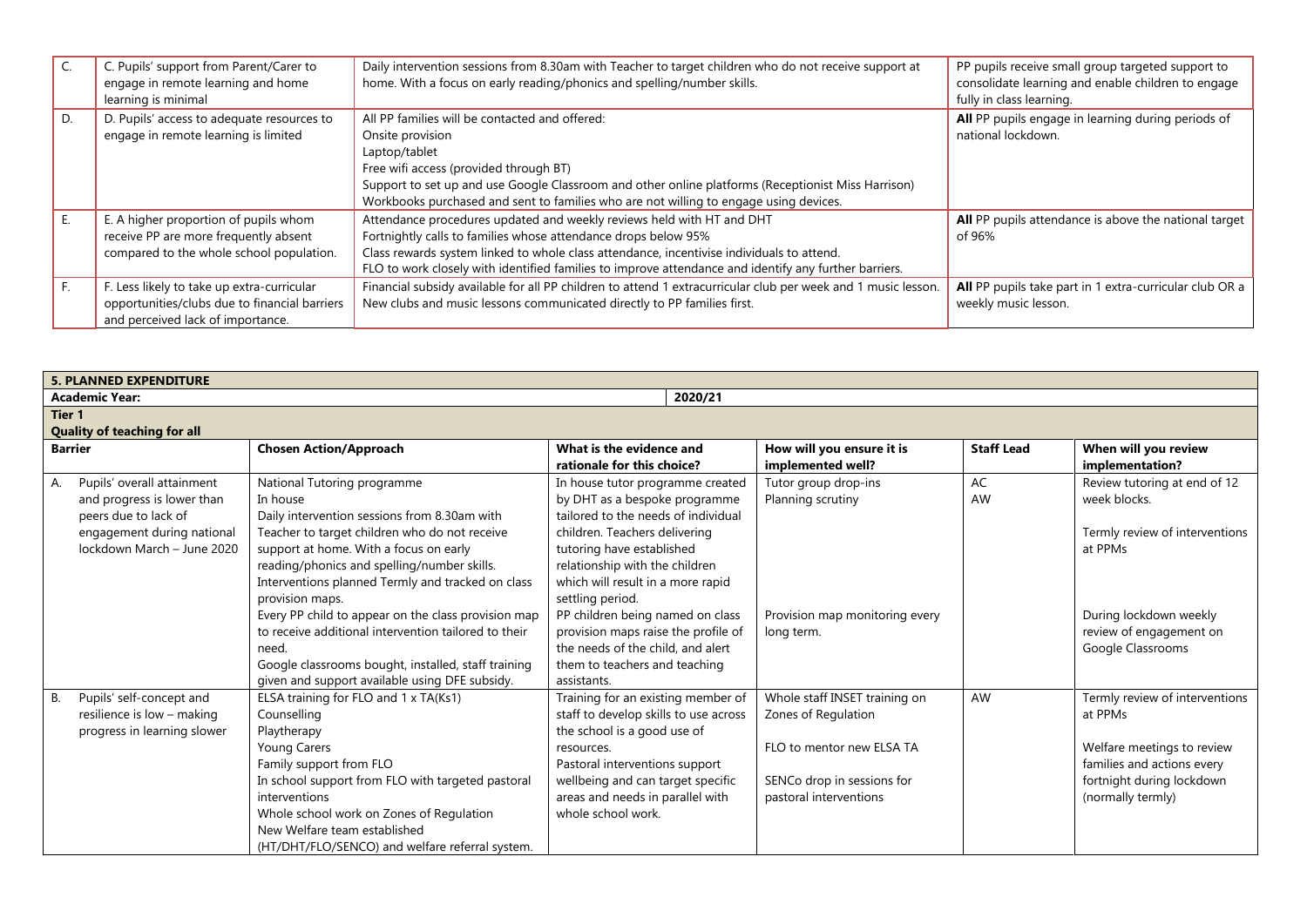| Total budgeted cost: £11,000                                                                                                                   |                                                                                                                                                                                                                                                                                                                                                                                                                                                                                       |                                                                                                                                                                                                                                                      |                                                                                                                                                                                                                              |                      |                                                                                                                        |  |  |  |  |
|------------------------------------------------------------------------------------------------------------------------------------------------|---------------------------------------------------------------------------------------------------------------------------------------------------------------------------------------------------------------------------------------------------------------------------------------------------------------------------------------------------------------------------------------------------------------------------------------------------------------------------------------|------------------------------------------------------------------------------------------------------------------------------------------------------------------------------------------------------------------------------------------------------|------------------------------------------------------------------------------------------------------------------------------------------------------------------------------------------------------------------------------|----------------------|------------------------------------------------------------------------------------------------------------------------|--|--|--|--|
| Tier <sub>2</sub>                                                                                                                              |                                                                                                                                                                                                                                                                                                                                                                                                                                                                                       |                                                                                                                                                                                                                                                      |                                                                                                                                                                                                                              |                      |                                                                                                                        |  |  |  |  |
| <b>Academic Support</b>                                                                                                                        |                                                                                                                                                                                                                                                                                                                                                                                                                                                                                       |                                                                                                                                                                                                                                                      |                                                                                                                                                                                                                              |                      |                                                                                                                        |  |  |  |  |
| <b>Barrier</b>                                                                                                                                 | <b>Chosen Action/Approach</b>                                                                                                                                                                                                                                                                                                                                                                                                                                                         | What is the evidence and<br>rationale for this choice?                                                                                                                                                                                               | How will you ensure it is<br>implemented well?                                                                                                                                                                               | <b>Staff Lead</b>    | When will you review<br>implementation?                                                                                |  |  |  |  |
| Pupils' support from Parent/Carer<br>to engage in remote learning is<br>minimal                                                                | Daily intervention sessions from 8.30am with<br>Teacher to target children who do not receive<br>support at home. With a focus on early<br>reading/phonics and spelling/number skills.<br>Support given to PP parents on basic number and<br>literacy strategies to support learning at home.                                                                                                                                                                                         | Many disadvantaged childrens'<br>parents lack confidence in basic<br>skills - therefore offering provision<br>in school to give additional time to<br>PP children will negate the lack of<br>support at home.                                        | Teachers to submit plans for<br>intervention groups on a termly<br>basis and include entry and exit<br>data.                                                                                                                 | AC<br>Class teachers | Review every 6 weeks (end of<br>every short term)                                                                      |  |  |  |  |
| Pupils' access to adequate<br>resources to engage in remote<br>learning is limited                                                             | All PP families will be contacted and offered:<br>Laptop/tablet<br>Free wifi access (provided through BT)<br>Support to set up and use Google Classroom and<br>other online platforms (Receptionist Miss Harrison)<br>Workbooks purchased and sent to families who are<br>not willing to engage using devices.<br>Printed resources created and posted to families<br>who are unable or unwilling to use online learning.                                                             | Pupil Premium families may be<br>financially disadvantaged,<br>providing equipment will remove<br>this barrier to their learning.                                                                                                                    | Ensure contact is good with PP<br>families during lockdown periods.<br>AC to liase with Office to arrange.                                                                                                                   | AC                   | During lockdown this will be<br>reviewed on a daily basis,<br>maintaining contact with PP<br>families at LEAST weekly. |  |  |  |  |
| Total budgeted cost: £14,500                                                                                                                   |                                                                                                                                                                                                                                                                                                                                                                                                                                                                                       |                                                                                                                                                                                                                                                      |                                                                                                                                                                                                                              |                      |                                                                                                                        |  |  |  |  |
| Tier 3                                                                                                                                         |                                                                                                                                                                                                                                                                                                                                                                                                                                                                                       |                                                                                                                                                                                                                                                      |                                                                                                                                                                                                                              |                      |                                                                                                                        |  |  |  |  |
| <b>Wider approaches</b>                                                                                                                        |                                                                                                                                                                                                                                                                                                                                                                                                                                                                                       |                                                                                                                                                                                                                                                      |                                                                                                                                                                                                                              |                      |                                                                                                                        |  |  |  |  |
| Barrier                                                                                                                                        | <b>Chosen Action/Approach</b>                                                                                                                                                                                                                                                                                                                                                                                                                                                         | What is the evidence and<br>rationale for this choice?                                                                                                                                                                                               | How will you ensure it is<br>implemented well?                                                                                                                                                                               | <b>Staff Lead</b>    | When will you review<br>implementation?                                                                                |  |  |  |  |
| A higher proportion of pupils<br>whom receive PP are more<br>frequently absent compared to<br>the whole school population.                     | Further incentivise good attendance by awarding<br>classes with weekly and termly attendance awards.<br>More rigorous monitoring schedule to be<br>employed to anticipate poor attendance before<br>this is realised.<br>Develop relationships further with PP families who<br>may be hard to reach through usual attendance<br>channels (i.e. letters, phone calls etc)<br>Offer further support to PP families with drop off<br>including transport offer and breakfast club offer. | Attendance is inextricably linked to<br>attainment, therefore it is<br>imperative that our most<br>disadvantaged children are in<br>school.                                                                                                          | Robust systems for monitoring<br>attendance weekly will pick up on<br>any dips in attendance.<br>AC alongside FLO to manage<br>relationships carefully with<br>supporting strategies at the<br>forefront in order to engage. | AC                   | Review weekly by AC                                                                                                    |  |  |  |  |
| Pupils are less likely to take up<br>extra-curricular<br>opportunities/clubs due to<br>financial barriers and perceived<br>lack of importance. | Identify interests of all PP children.<br>Target advertising of clubs to these children.<br>Subsidise clubs to incentivise attendance.<br>Survey PP children to take pupil voice on out of<br>school interests in order to tailor clubs in<br>subsequent terms.                                                                                                                                                                                                                       | PP children are most at risk of<br>disengagement in the school<br>system and may feel apathetic<br>towards taking part in group<br>activities which would otherwise<br>have a positive impact on their<br>skills, relationships and self<br>concept. | Set up termly email to selected<br>families to advertise clubs and<br>music at subsidised rates.<br>Club leaders to record attendance<br>and share with AC to analyse.                                                       | AC                   | Terms 2,4 and 6.                                                                                                       |  |  |  |  |
| Total budgeted cost: £2,500                                                                                                                    |                                                                                                                                                                                                                                                                                                                                                                                                                                                                                       |                                                                                                                                                                                                                                                      |                                                                                                                                                                                                                              |                      |                                                                                                                        |  |  |  |  |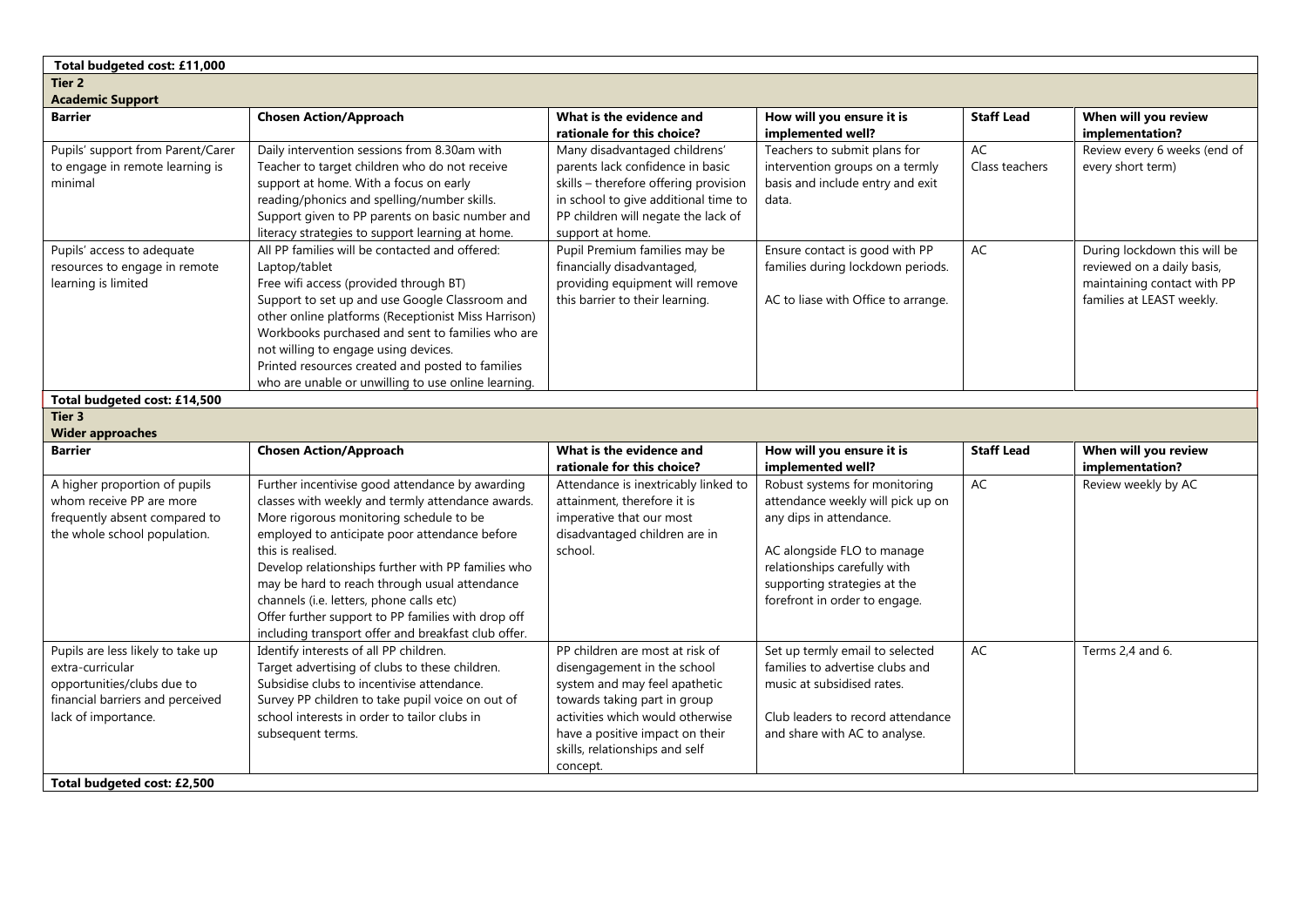| <b>6. REVIEW OF EXPENDITURE</b>                                                                  |                                                                                                                                                                                                     |                                                                                                                                                                        |                                                                                                                |                                                                  |                                                       |                                                                                                                                                 |       |  |
|--------------------------------------------------------------------------------------------------|-----------------------------------------------------------------------------------------------------------------------------------------------------------------------------------------------------|------------------------------------------------------------------------------------------------------------------------------------------------------------------------|----------------------------------------------------------------------------------------------------------------|------------------------------------------------------------------|-------------------------------------------------------|-------------------------------------------------------------------------------------------------------------------------------------------------|-------|--|
| End of academic year review                                                                      |                                                                                                                                                                                                     | <b>July 2021</b>                                                                                                                                                       |                                                                                                                |                                                                  |                                                       |                                                                                                                                                 |       |  |
| Amount of PP Grant academic year 2020-21                                                         |                                                                                                                                                                                                     | £26,060                                                                                                                                                                |                                                                                                                |                                                                  |                                                       |                                                                                                                                                 |       |  |
| <b>Desired outcomes</b><br><b>RAG rated to indicate</b><br>efficacy                              | Chosen actions with success criteria                                                                                                                                                                | appropriate.                                                                                                                                                           | Include impact on pupils not eligible for PP, if                                                               |                                                                  | Estimated Impact: Did you meet the success criteria?  | <b>Lessons Learned</b><br>(and whether you will continue<br>with this approach)                                                                 | Cost  |  |
| Progress for all PP children is<br>good or better (as shown in<br><b>Progress ladder through</b> | National Tutoring programme sessions 2 x weekly for<br>$\bullet$<br>10 weeks<br>Daily intervention sessions from 8.30am with Teacher<br>$\bullet$                                                   | In year progress                                                                                                                                                       | September 2020- July 2021                                                                                      |                                                                  |                                                       | Small group intervention or tutoring<br>is effective in accelerating progress.                                                                  | £6500 |  |
| <b>INSIGHT)</b><br>PP children who are not                                                       | to target children who do not receive support at home.<br>With a focus on early reading/phonics and                                                                                                 | Less than<br>expected<br>progress                                                                                                                                      |                                                                                                                | <b>Expected</b><br>More than<br>expected<br>progress<br>progress |                                                       |                                                                                                                                                 |       |  |
| attaining as forecast from EYFS<br>or KS1 data make accelerated                                  | spelling/number skills.<br>Interventions planned Termly and tracked on class<br>$\bullet$<br>provision maps.                                                                                        | <b>Maths</b>                                                                                                                                                           | 3/19<br>16%                                                                                                    | 12/19<br>63%                                                     | 4/19<br>21%                                           |                                                                                                                                                 |       |  |
| progress and are meeting their<br>expected level of attainment.                                  | Every PP child to appear on the class provision map to<br>$\bullet$<br>receive additional intervention tailored to their need.                                                                      | Reading                                                                                                                                                                | 1/19<br>5%                                                                                                     | 12/19<br>63%                                                     | 6/19<br>32%                                           |                                                                                                                                                 |       |  |
|                                                                                                  | Google classrooms bought, installed, staff training<br>$\bullet$<br>given and support available using DFE subsidy.                                                                                  | <b>Writing</b>                                                                                                                                                         | 0/19<br>0%                                                                                                     | 14/19<br>74%                                                     | $\frac{1}{5/19}$<br>26%                               |                                                                                                                                                 |       |  |
| PP pupils and their teachers                                                                     | Counselling<br>$\bullet$                                                                                                                                                                            |                                                                                                                                                                        | Leuven scale for involvement and wellbeing                                                                     |                                                                  |                                                       | All approaches in this area have a                                                                                                              | £7500 |  |
| engagement and wellbeing.                                                                        | report increased levels of<br>Play therapy<br><b>Young Carers</b><br>Family support from FLO                                                                                                        |                                                                                                                                                                        | September 2020 Entry<br><b>Engagement</b>                                                                      | 3 or less<br>4/19<br>21%                                         | 4 or higher<br>15/19<br>79%                           | positive outcome.                                                                                                                               |       |  |
|                                                                                                  | In school support from FLO with targeted pastoral<br>interventions<br>Whole school work on Zones of Regulation<br>New Welfare team established (HT/DHT/FLO/SENCO)<br>and welfare referral system.   | Wellbeing<br>6/19<br>32%                                                                                                                                               |                                                                                                                |                                                                  | 13/19                                                 |                                                                                                                                                 |       |  |
|                                                                                                  |                                                                                                                                                                                                     |                                                                                                                                                                        |                                                                                                                |                                                                  | 68%                                                   |                                                                                                                                                 |       |  |
|                                                                                                  |                                                                                                                                                                                                     | July 2021 Exit                                                                                                                                                         |                                                                                                                | 3 or less                                                        | 4 or higher                                           |                                                                                                                                                 |       |  |
|                                                                                                  |                                                                                                                                                                                                     | <b>Engagement</b><br>Wellbeing                                                                                                                                         |                                                                                                                | 0/19<br>0%                                                       | 19/19<br>100%                                         |                                                                                                                                                 |       |  |
|                                                                                                  |                                                                                                                                                                                                     |                                                                                                                                                                        |                                                                                                                | 1/19<br>5%                                                       | 18/19<br>95%                                          |                                                                                                                                                 |       |  |
| PP pupils receive small group<br>targeted support to<br>consolidate learning and                 | Daily intervention sessions from 8.30am with Teacher<br>$\bullet$<br>to target children who do not receive support at home.<br>Children who do not attend early morning<br>$\bullet$                |                                                                                                                                                                        | All pupils were invited to early morning interventions.<br>4/19 children attended early morning interventions. |                                                                  |                                                       | Early morning sessions have an<br>overall positive impact however<br>attendance has been poor.                                                  | £4000 |  |
| enable children to engage fully<br>in class learning                                             | interventions to be included in tutor groups during the<br>school day.<br>National Tutoring programme sessions 2 x weekly for<br>$\bullet$<br>10 weeks<br>With a focus on early reading/phonics and | All pupils attended either an early morning intervention<br>or a tutor group during or after the school day in term 5.<br>19/19 children attended at least 2 sessions. |                                                                                                                |                                                                  |                                                       | Conversely, running intervention<br>sessions within the school day has a<br>positive impact on attendance and<br>outcomes, balanced against the |       |  |
| All PP pupils engage in<br>learning during periods of<br>national lockdown.                      | spelling/number skills.<br>All PP families will be contacted and offered:<br>Onsite provision<br>$\bullet$<br>Laptop/tablet<br>$\bullet$                                                            | lockdown.                                                                                                                                                              | remote or paper form during periods of national                                                                |                                                                  | 19/19 children engaged in lockdown learning in either | impact on staffing.<br>Excellent outcomes from this<br>approach with 100% of children                                                           | £8000 |  |